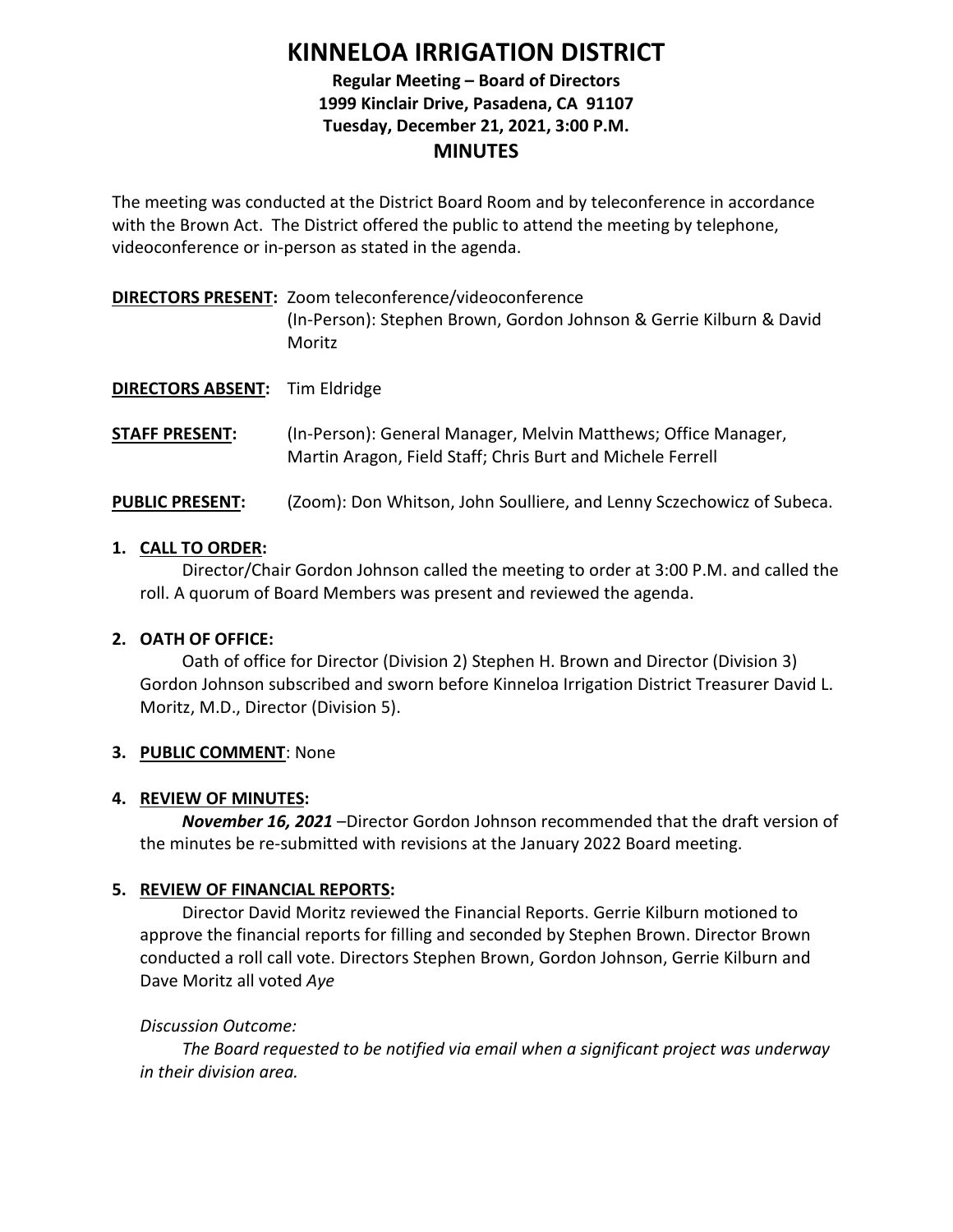### **6. GENERAL MANAGER'S REPORT:**

General Manager, Melvin Matthews presented his report.

#### *Discussion Outcome:*

*The District currently recommends our customers to water no more than 3 days per week. The District reflects the watering schedule of the City of Pasadena and the Foothill Municipal District. Pasadena currently restricts customer watering to 2 days per week.*

*The GM asked Chris Burt to contact SA Associates for the progress towards completing the map updates.*

*The GM requested the City of Alhambra to renew a lease agreement for pumping rights. The City of Alhambra will decide in January.* 

#### **7. OUTREACH DISCUSSION AND PROPOSAL TO PREPARE QUARTERLY NEWSLETTER:**

Director Stephen Brown reviewed the meeting held between CV strategies, Melvin Matthews, and Stephen Brown. Stephen Brown motioned to adopt CV Strategies proposal of \$9,400.00 for the calendar year of 2022. Director Johnson conducted a roll call vote. Directors Stephen Brown, Gordon Johnson, Gerrie Kilburn and David Moritz all voted *Aye*.

#### *Discussion Outcome:*

*Director Brown expects to identify influencers as potential advocates for the District and could provide useful feedback if they remain engaged.*

*Director Brown expects CV Strategies to deliver the first group of newsletters as an email blast in March.*

*Melvin Matthews volunteered to print and send out hard copies of the newsletter to those customers who do not have an email on record with the District.* 

*Melvin Matthews will investigate the District's option of joining the Public Water Agencies Group's outreach activity.*

*Melvin agreed to revise the 12/21/2021 agenda packet to include the revised CV Strategies proposal.*

#### **8. DISCUSSION ON FORMAT OF MEETING MINUTES:**

As a follow-up from the November Board meeting, the Board agreed that a transition from a shorter version of minutes, that simply captured the action items, should also include "takeaways." Director Johnson requested that the Board Clerk email a draft form of the minutes to each Board member within two weeks of the last Board meeting. Director Johnson recommended, if any of the Director's identified key points that were not reflected in the draft minutes provided, they could return the edited material by email to the Board Clerk to be incorporated into the draft version of the minutes for approval. In addition to this expanded format, the Board agreed they would like any takeaways, which I refer to as "Discussion Outcomes," to be clearly identified in italics. Going forward the agenda should also be modified to include a distinct agenda item focusing on those past discussion outcomes.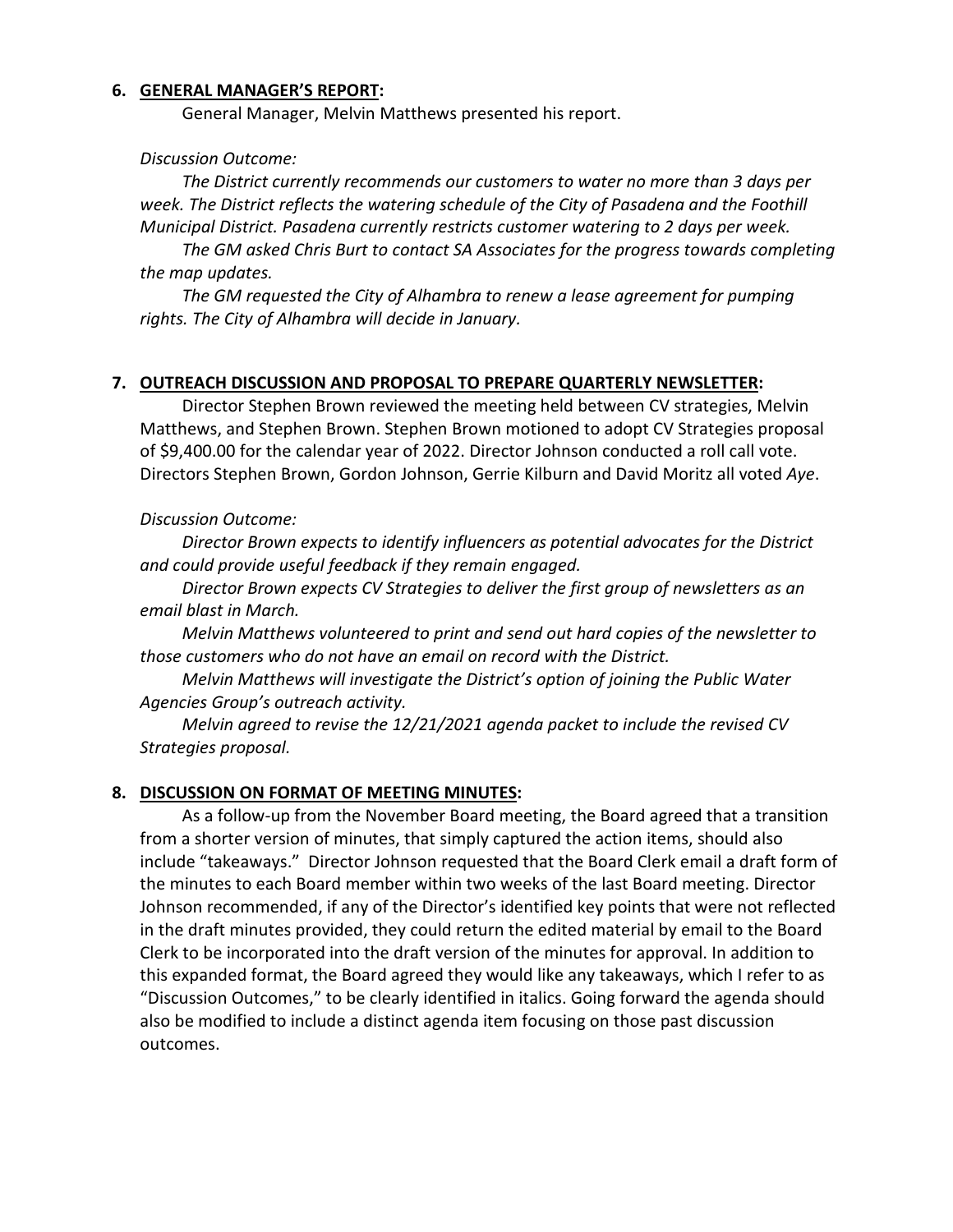## **9. BROWN-GLEN PIPELINE REPLACEMENT PROJECT**:

The General Manager reviewed the meeting held between Chris Burt, Melvin Matthews, Director Johnson, and Terry Kerger of Civiltec Engineering to discuss the proposed Brown-Glen pipeline. Melvin Matthews informed the Board that the proposed location of a pressure regulating valve is at the southeast corner of Sierra Madre Villa Ave and Barhite. This is the location of an existing vault housing a valve. The vault location is located at the northeast corner of the property. The landscaped portion of the property extends into L.A. County road right of way as do all properties in the area.

### *Discussion Outcome:*

*Chairman Johnson authorized Terry Kerger to provide an estimated cost of an alternative site for the pressure regulating valve and design*

### **10. EMERGENCY RESPONSE PLAN:**

Director Johnson postponed the of the Emergency Response Plan until the next Board meeting in January due to the absence of Director Eldridge.

## **11. ADVANCED METER INFRASTRUCTURE (AMI) PROJECT:**

Melvin Matthews presented the Subeca quotation for a final approval on whether to integrate the new meter reading system throughout the entire District. The GM explained that the new system would replace approximately 550 current meter registers and transponders. The transition would include exchanging registers for "pins," transponders for "links" and replacement of concrete and metal lids for plastic to allow for transmission of the signal. This signal will enable the District to collect water usage in real time and empower the customer to control their water usage through a user interface referred to as a "dashboard." The new meter reading system would also mitigate the occurrence of unintended use of water by our customers resulting in large water bills. Currently, fiftythree installs occurred in May over a period of two days. Five installs included the Board member meters and a specific choice of forty-eight customer accounts throughout the District to assess signal reception. Melvin Matthews explained that he offered a training opportunity offered to all the Directors and two accepted. Rollout of the dashboard to the other forty-eight accounts who received the install was contingent upon the Board's review of the system and approval to install the system throughout the District. The testing included, communication capability, compatibility with the customer services software and the integration with the billing system.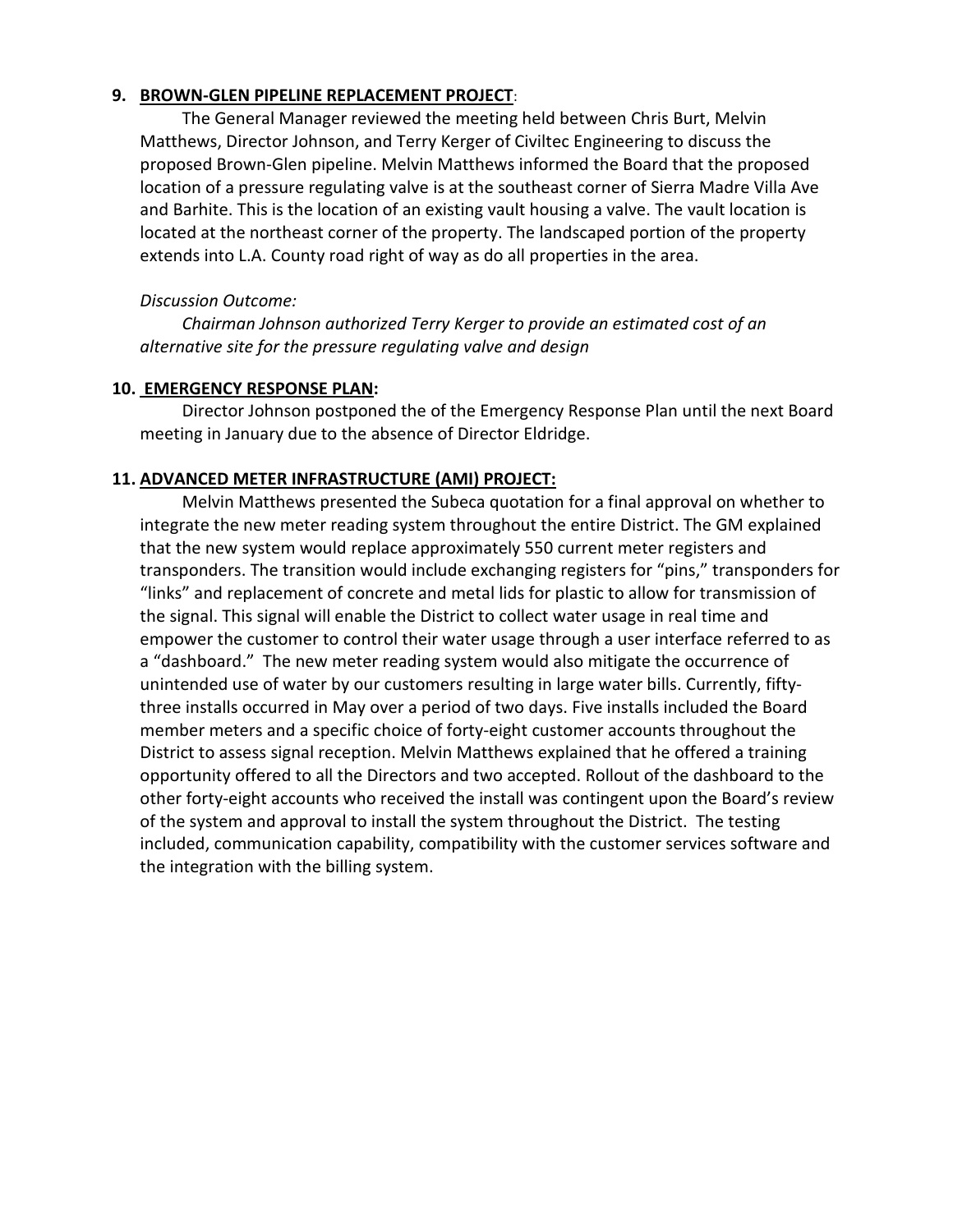*Discussion Outcome:*

*Director Johnson cited that not knowing what the intended plan was going forward, unaware that his feedback would determine the system's build-out and getting the quotation after the meeting began led to his decision to postpone approval of this quotation until the next month. Director Johnson explained that the fiscally responsible thing to do is use the system before deciding.* 

*Director Johnson suggested that the three Board members who have not used the dashboard schedule a training session.* 

*Melvin Matthews agreed to have a representative from Subeca contact the three Board members to arrange a training session tentatively for the first week of January before the next Board meeting. John from Subeca agreed to email YouTube training links.*

*Melvin Matthews agreed to provide a revised memo substantiating the cost of implementing the Meter Reading system.*

#### **12. ELECTION OF KINNELOA IRRIGATION DISTRICT BOARD OFFICERS FOR YEAR 2022:**

Gerrie Kilburn nominated *Tim Eldridge to Chairman for 2022* and seconded by David Moritz. Director Johnson conducted a roll call vote. Directors Stephen Brown, Gordon Johnson, Gerrie Kilburn and Dave Moritz all voted *Aye*.

Gerrie Kilburn nominated *David Moritz to Treasurer for 2022* and seconded by Stephen Brown. Director Johnson conducted a roll call vote. Directors Stephen Brown, Gordon Johnson, Gerrie Kilburn and Dave Moritz all voted *Aye*

David Moritz nominated *Stephen Brown to Secretary for 2022* and seconded by Gerrie Kilburn. Director Johnson conducted a roll call vote. Directors Stephen Brown, Gordon Johnson, Gerrie Kilburn and Dave Moritz all voted *Aye*

### **13. DIRECTOR REPORTS AND/OR COMMENTS:**

Director Johnson asked if there was a process to approve the reimbursement of expenditures incurred by the General Manager and Directors for District related outside activities. *General Manager, Melvin Matthews confirmed that the District had established a reimbursement process.*

### *Discussion Outcome:*

*The Board agreed when the General Manager or Directors have completed a reimbursement form, the Chairperson or Treasurer will be called upon to review and sign the form.*